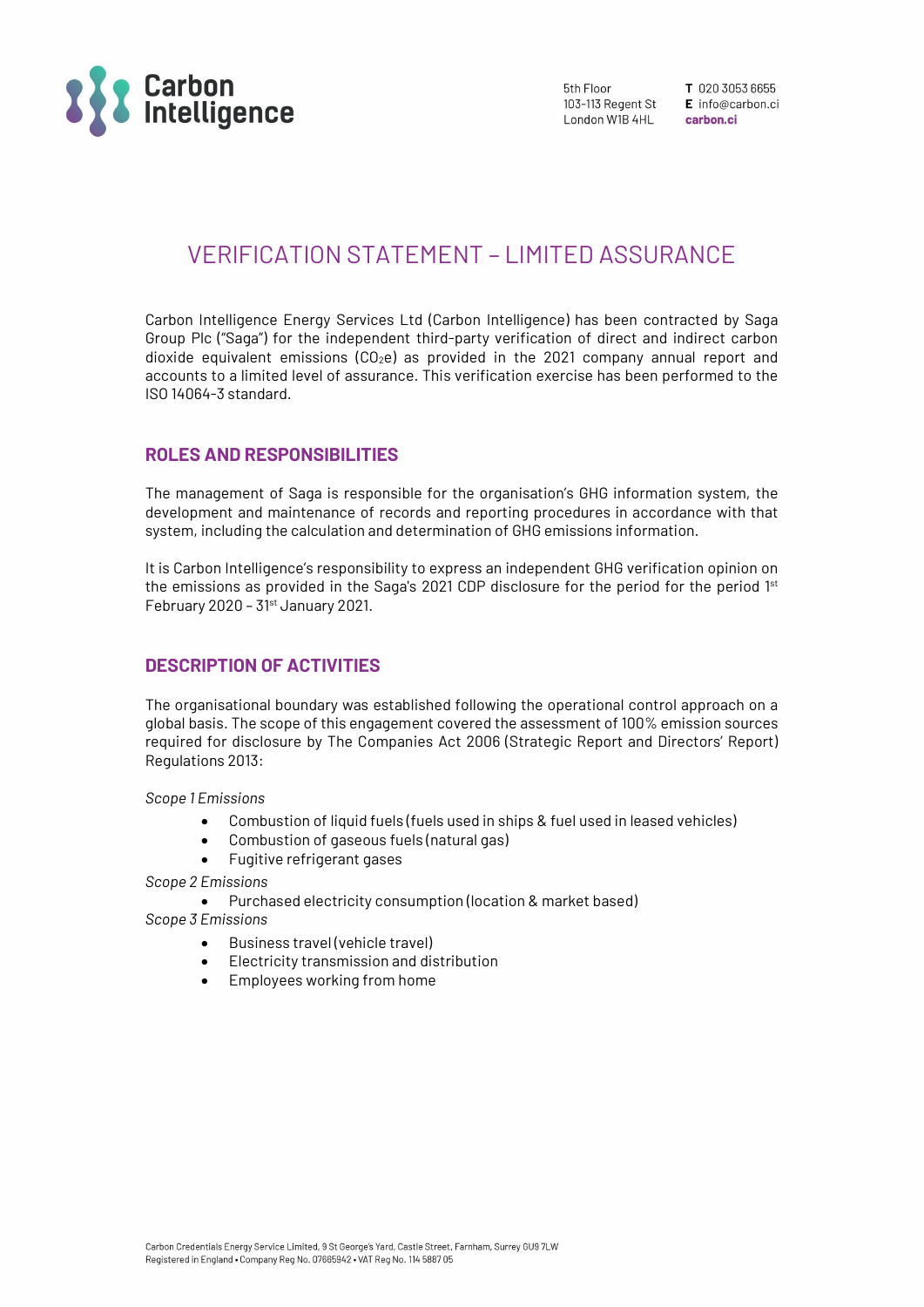

# **OBJECTIVES**

The objectives of this verification exercise were, by review of objective evidence, to confirm whether any evidence existed that the GHG emissions as declared in the organisation's GHG assertion were not: accurate, complete, consistent, transparent and free of material error or omission in accordance with the criteria outlined below.

### **CRITERIA**

Criteria against which the verification assessment was undertaken:

#### i. Reporting standard:

- Scope 1 emissions: WRI/WBCSD: Greenhouse Gas Protocol: A Corporate Accounting and Reporting Standard, Revised Edition (the GHG Protocol)
- Scope 2 emissions: WRI: GHG Protocol Scope 2 Guidance: An Amendment to the GHG Protocol Corporate Standard
- Scope 3 emissions World Resources Institute/World Business Council for Sustainable Development Greenhouse Gas Protocol: Corporate Value Chain (Scope 3)
- ii. Regulatory: Part 7 of The Companies Act 2006 (Strategic Report and Directors' Report) Regulations 2013

# LEVEL OF ASSURANCE AND MATERIALITY

The level of assurance agreed is that of limited assurance. A materiality level of 5% was applied. Note that assessment of compliance and materiality was undertaken against the stated calculation methodology.

# CONCLUSION & VERIFICATION OPINION

We planned and performed our work to obtain the information, explanations and evidence that we considered necessary to provide a limited level of assurance based on the process and procedures conducted.

We conducted our verification of the GHG assertion of Saga, which included assessment of the company GHG information system and monitoring and reporting methodology. This assessment included the collection of evidence supporting the reported data and multiple checks relative to the provisions of the legislation, reporting standard and calculation methodologies referenced in the verification criteria. This statement shall be interpreted with the GHG assertion of Saga as a whole.